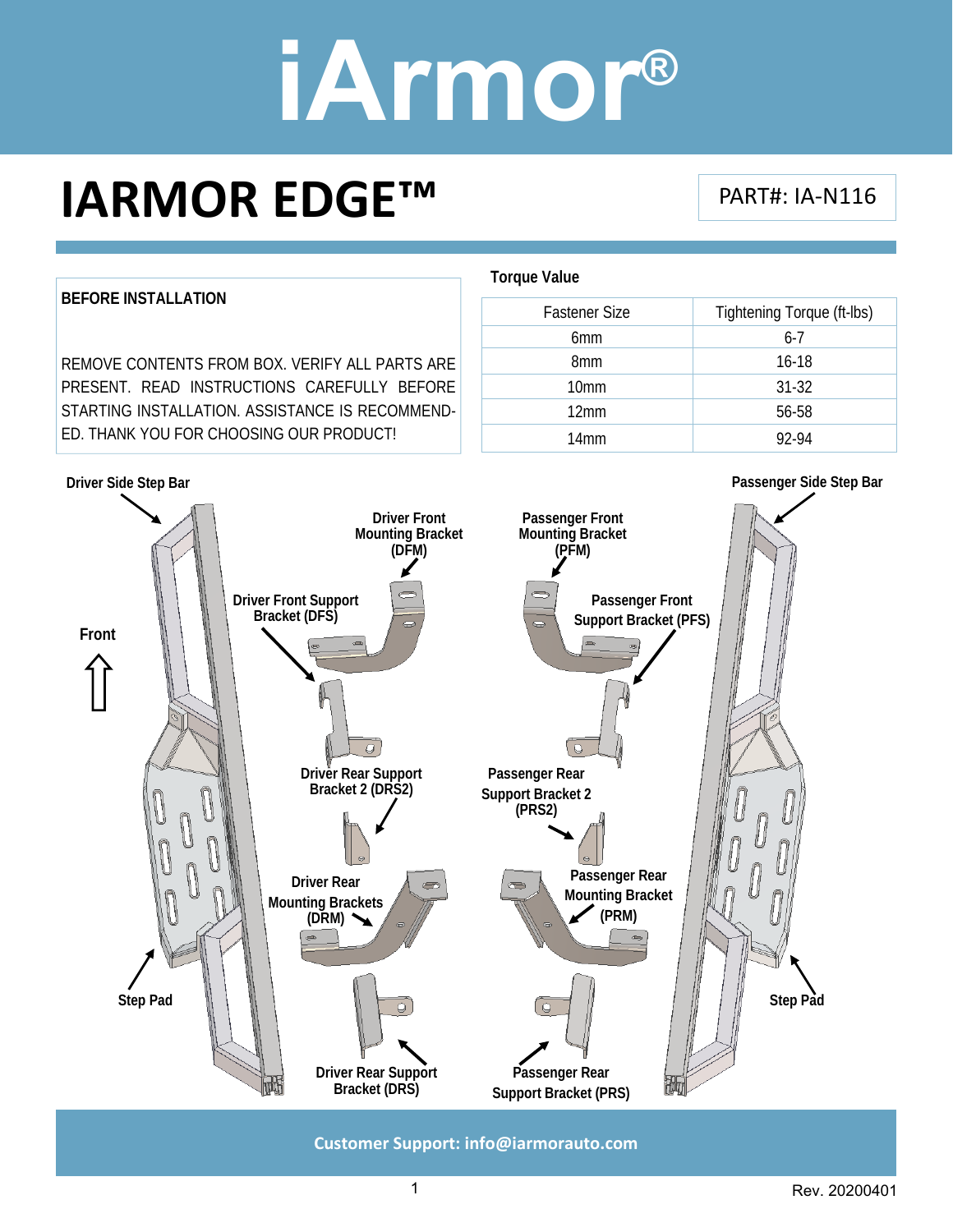

**The instruction here is for your reference only. We strongly recommend the professional installer for best result. We are not responsible for any damage caused by the installation**.

#### **STEP 1**

Install the Step Pads onto the step bars with (16) M6X1-20 T-Bolts, (16) M6 Flat Washers, (16) M6 Nylon Lock Nuts and (4) M6X1-20 Flat Sunk Head Bolts.





**(8) M6X1-20 T-Bolts (8) M6 Flat Washers (8) M6 Nylon Lock Nuts** 

### **STEP 2**

Start installation from the passenger side of the vehicle. Assemble the Passenger Front Mounting Bracket **(PFM)** and Passenger Front Support Bracket **(PFS)**, **(Fig 1)**. Do not tighten hardware at this time.



(**Fig 1) Passenger Front Mounting Bracket Assembly**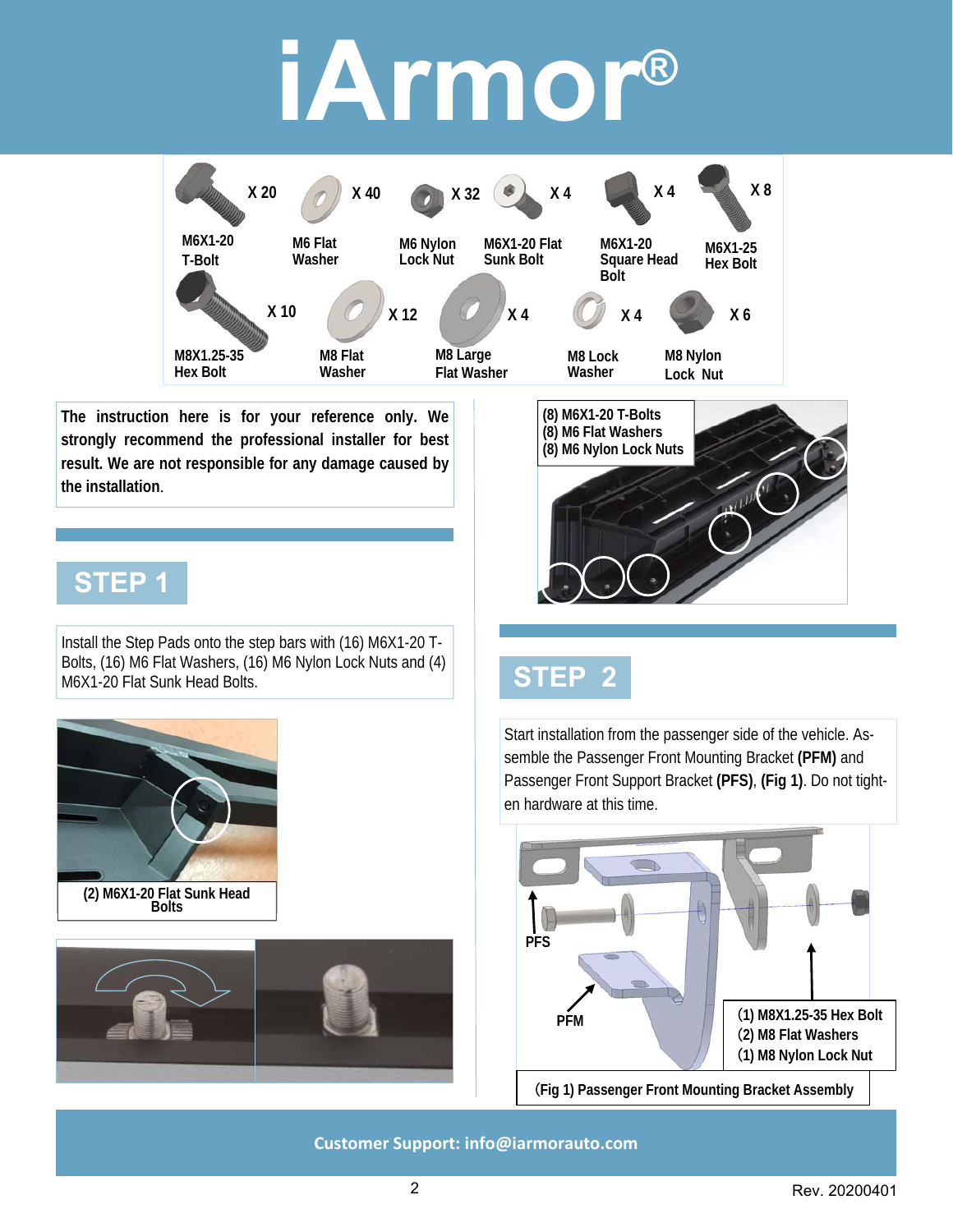### **STEP 3**

Locate the Passenger Side Front Mounting position on vehicle, i.e. two holes on the pinch weld and one threaded hole on the bottom floor, **(Fig 2)**.



#### **STEP 4**

Attach the Assembled Passenger Front Mounting Bracket on the mounting position **(Fig 3)**. Specifically mount **PFM** on the bottom threaded hole with (1) M8X1.25-35 Hex Bolt, (1) M8 Large Flat Washer and (1) M8 Lock Washer; install **PFS** on the pinch weld with (2) M6X1-25 Hex Bolt, (4) M6 Flat Washers, and (2) M6 Nylon Lock Nuts. Leave the hardware loose at this time.



### **STEP 5**

Assemble the Passenger Rear Mounting Bracket **(PRM)** and Passenger Rear Support Brackets **(PRS & PRS 2)**, **(Fig 4)**  with (2) M8X1.25-35 Hex Bolts, (4) M8 Flat Washers and (2) M8X1.25 Nylon Lock Nuts. Do not tighten hardware at this time.

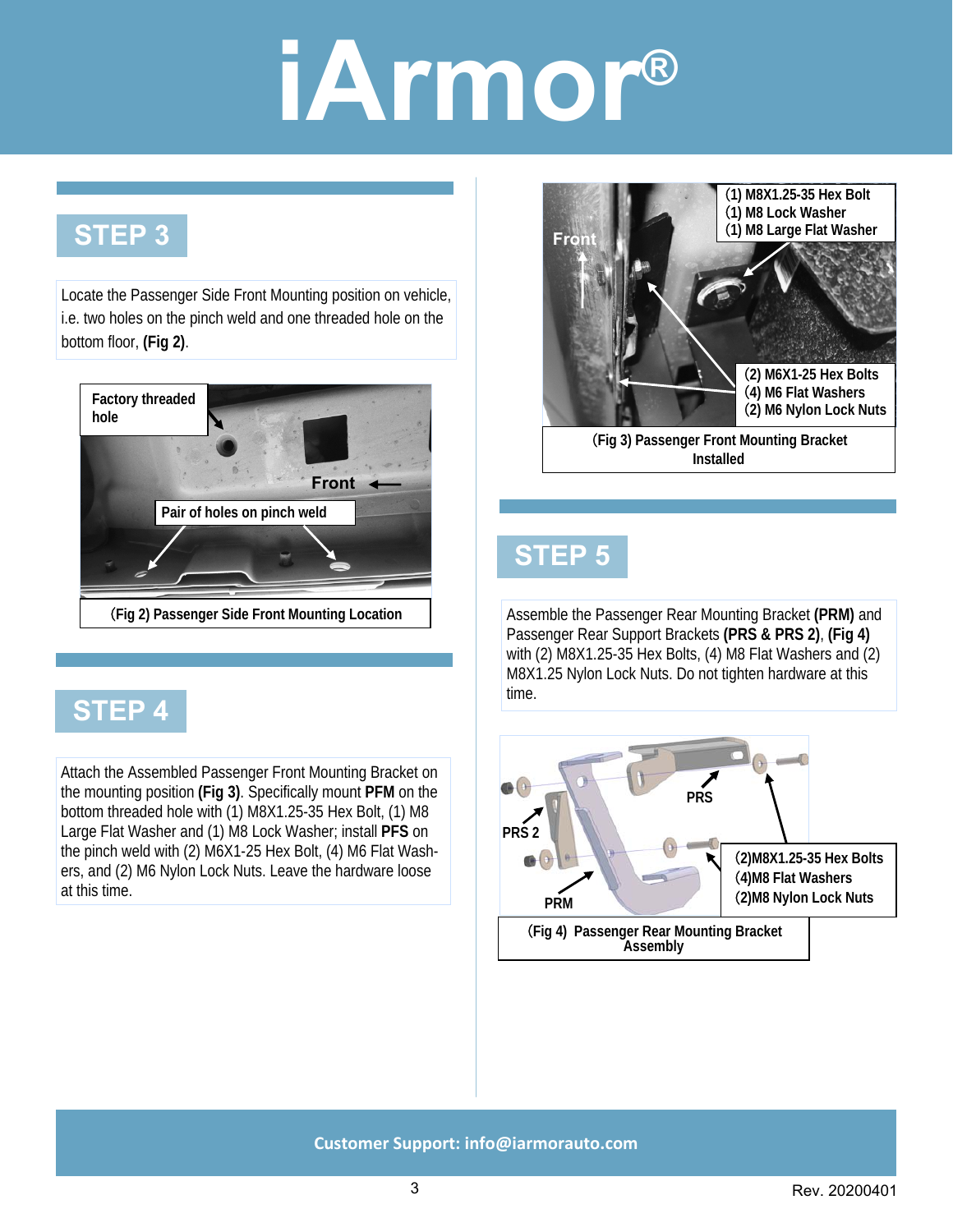#### **STEP 6**

Locate the Passenger Side Rear Mounting position on vehicle **(Fig 5)**. Attach the Assembled Passenger Rear Mounting Bracket on the mounting position **(Fig 6)**. Mount **PRM** on the bottom threaded hole with (1) M8X1.25-35 Hex Bolt, (1) M8 Large Flat Washer and (1) M8 Lock Washer; install **PRS** on the pinch weld with (2) M6X1-25 Hex Bolt, (4) M6 Flat Washers, and (2) M6 Nylon Lock Nuts. Do not tighten hardware at this time.



### **STEP 7**

Once 2 passenger side brackets are installed, attach the Assembled Passenger Side Step Bar onto the Mounting Brackets with (2) M6X1-20 T-Bolts, (2)M6X1-20 Square Head Bolts, (4) M6 Flat Washers and (4)M6 Nylon Lock Nuts, **(Fig 7)**. Do not tighten hardware.

### **STEP 8**

Level and adjust the Assembled Step Bar properly and tighten all hardware.

#### **STEP 9**

Repeat Step 2-8 for the Driver Side Step Bar installation.

#### **STEP 10**

Do periodic inspections to the installation to make sure that all hardware is secure and tight.